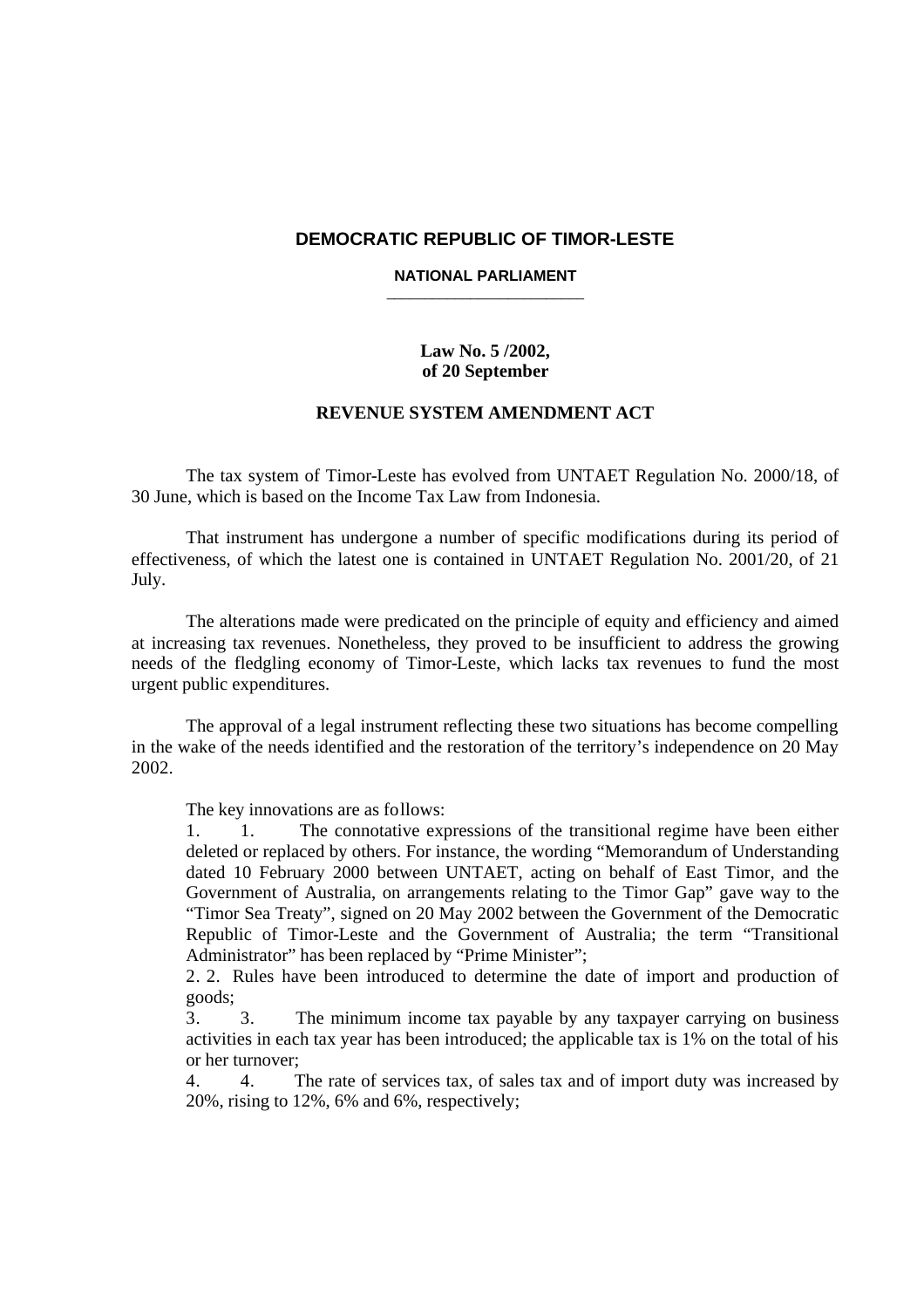5. 5. With relation to selective excise tax, which suffered a 20% rate increase, the incidence of the tax rate shall now fall on the sum of the customs value of the goods plus import duty;

6. 6. The systematics of wage income tax for taxpayers who are residents of Timor-Leste has been replaced by a credit granting methodology; monthly income of up to US \$ 550 is subject to a rate of 10%, but income of up to US \$ 100 benefits from a credit of US \$ 10; income in excess of US \$ 550 are subject to a rate of 30%, which falls on its excess increased by US \$55;

7. 7. With relation to the rates of income tax, a change of taxes applicable to corporate bodies, except for natural persons, has occurred;

8. 8. Criteria for deducting interest charges have been defined and deduction of an instalment from reserves considered.

With these alterations, the general structure of the revenue system of Timor-Leste is now more attuned to its economy, and is expected to form a solid basis for the establishment, in the future, of the independent tax legislation of Timor-Leste.

Meanwhile, when compared with tax rates from other countries of the same pool, the rates of excise tax in Timor-Leste are lower than the ones applied either internationally or in the region. On the other hand, since the bulk of the domestic revenue is generated by excise taxes, an increase in such taxes might have a relative impact on the revenue.

The present tax law rests on the fact that the share of domestic revenues in the composition of revenues for the next budgets will be small. Hence, there is an urgent need to find ways and means to help fund budgetary expenditures over that period, until such a time as oil and gas revenues can ensure adequate budgetary funding.

Until it becomes possible, efforts must be made to increase the domestic capacity to fund budgetary expenditures, in such a manner that as many resources as possible can be earmarked for addressing the needs of the population, especially of its poorest and most needy segment. However, taking into consideration the current economic circumstances of the country, there exist but a few realistic options to mobilise significant revenue amounts without resorting to an increase in excise taxes.

These are the fundamentals upon which the proposed increase of the rates of excise taxes rests. According to estimates, such an increase might generate an additional US \$ 2.60 million in annual revenue, that is, approximately 17% above the US \$ 15 million in domestic tax revenue collected in 2001.

It should be noted that the proposed tax increase does not run counter to the poverty reduction objectives contained in the National Development Plan, as the Government is thereby seeking to secure additional resources to fund budgetary actions to that effect. On the other hand, this measure will have a redistributive effect in the sense that its effects will fall more acutely on goods and services that are sought by the higher-income segments of the population.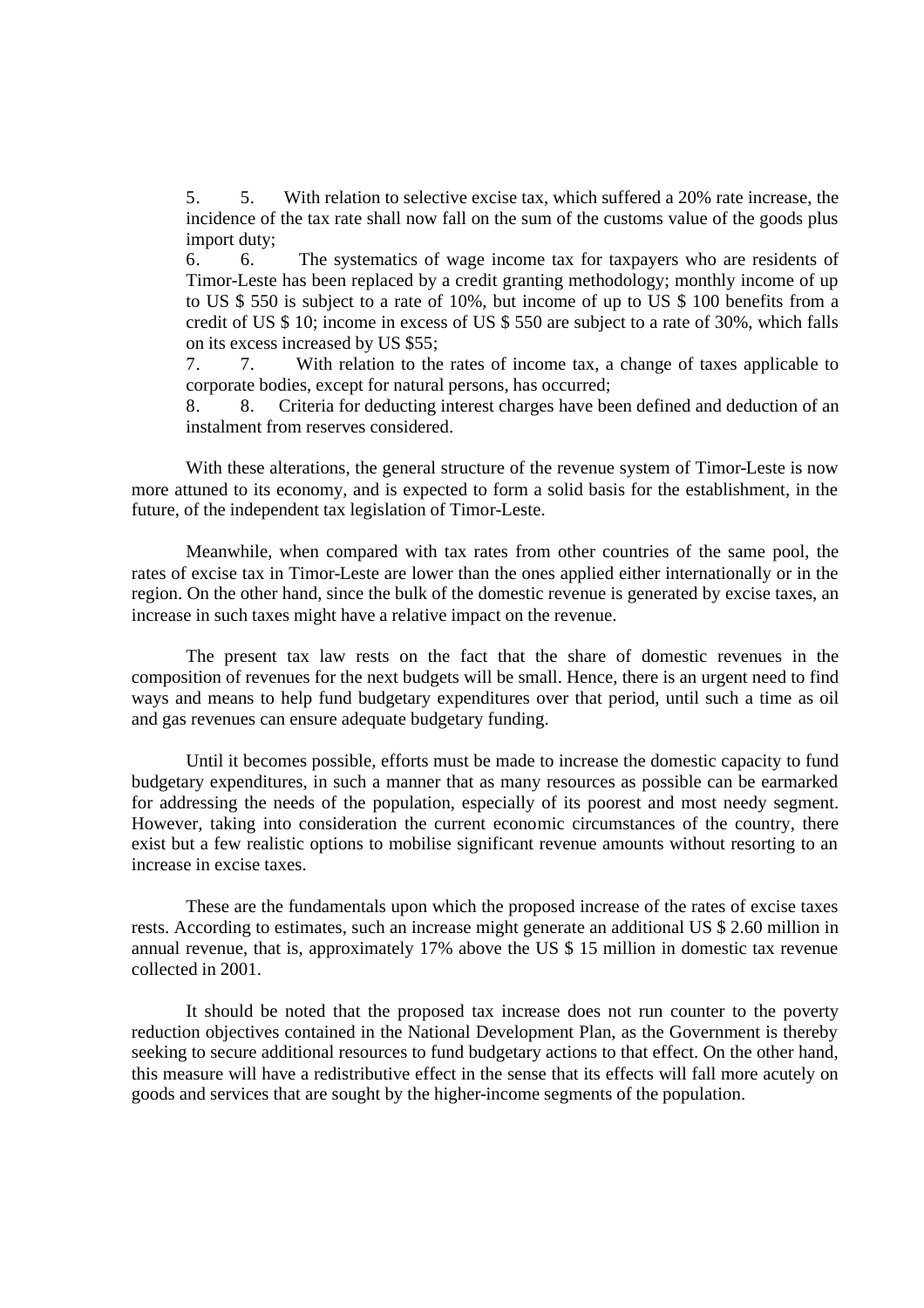The other measures that comprise the present law are designed to improve the tax system in order to avoid distortions that might negatively impact the budgetary revenue.

Finally, it must be pointed out that the present law refers to the first step in the improvement process of the tax legislation of Timor-Leste. With the approval of such law, the tax legislation introduced by UNTAET through UNTAET Regulation No. 2000/18, of 30 June, including the subsequent modifications thereof, is amended and adjusted.

Pursuant to subsection 1 and subsection *p*) of subsection 2 of section 95 and subsection 2 of section 144, of the Constitution, the National Parliament enacts the following that shall have the force of law:

### PART I PRELIMINARY PROVISIONS

### **Section 1 Short title**

The present law may be referred to as "Revenue System Amendment Act 2002".

### **Section 2 Definitions**

In the present law:

"UNTAET Directive No. 2001/2" is UNTAET Directive No. 2001/2, of 31 de March 2001, on the calculation of taxable income of taxpayers and administrative matters relating to the income tax; and

"UNTAET Regulation 2000/18" is UNTAET Regulation No. 2000/18, of 30 June 2000, on a Taxation System for East Timor, as amended by UNTAET Regulation No. 2000/32, of 29 September 2000, UNTAET Regulation No. 2000/35, of 20 December 2000, by UNTAET Regulation No. 2001/16, of 21 July 2001, by UNTAET Regulation No. 2001/17, of 21 July 2001, and by UNTAET Regulation No. 2001/20, of 21 July 2001.

## PART II COMMON MODIFICATIONS

### **Section 3 Modifications to definitions**

1. Section 3 of UNTAET Regulation No. 2000/18 and section 1 of UNTAET Directive 2001/2 are modified in the definition "East Timor" by deleting the words: "or Memorandum of Understanding dated 10 February 2000 between UNTAET, acting on behalf of East Timor, and the Government of Australia on arrangements relating to the Timor Gap, in the area covered by that Memorandum".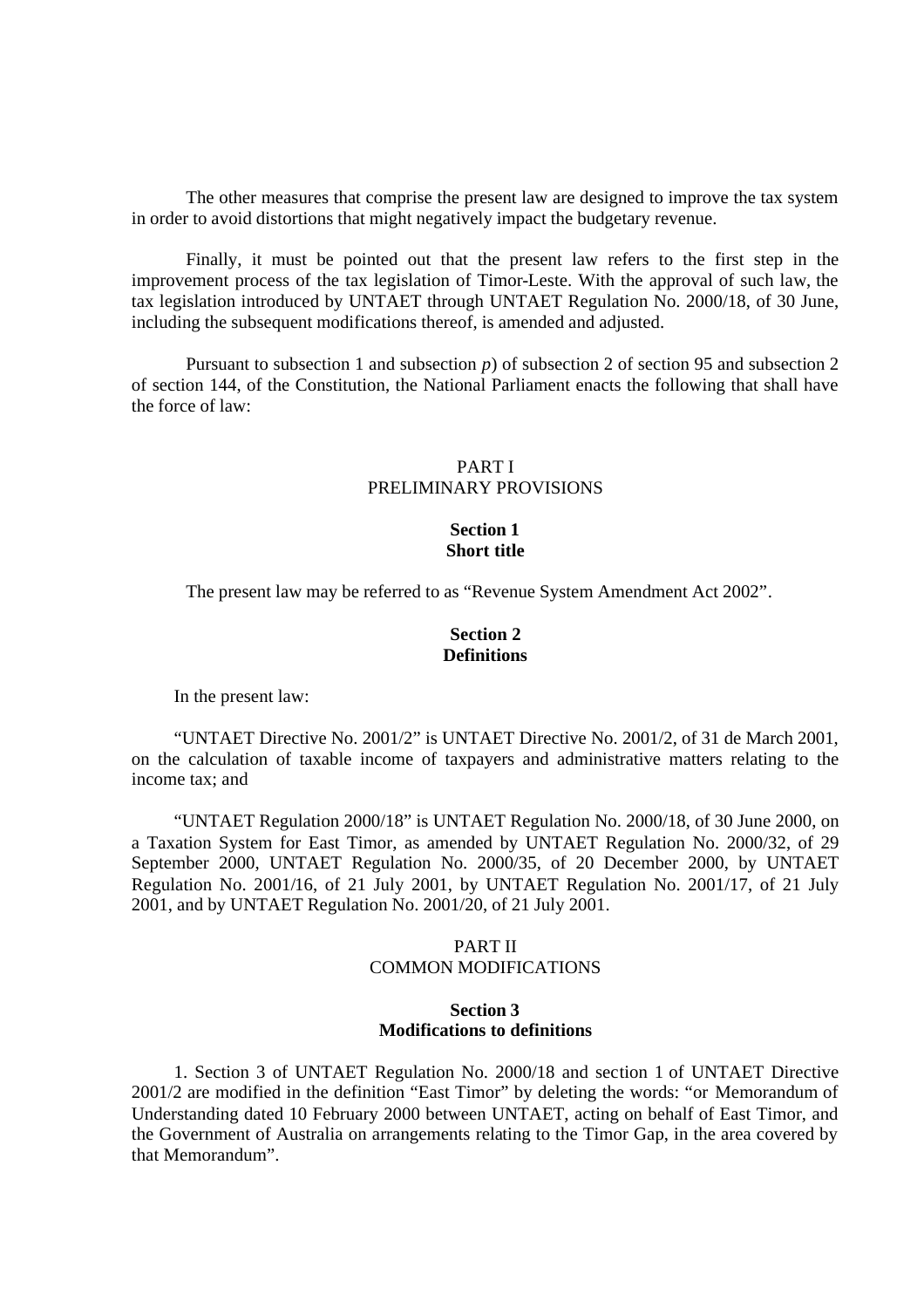2. Section 3 of UNTAET Regulation No. 2000/18 is modified as follows:

a) The following definition is inserted after the definition of the term "Law on Income Tax":

"Minister" means the Minister of Planning and Finance;

b) The following definition is inserted after the definition of the term "telecommunications services":

"Timor Sea Treaty" is the Timor Sea Treaty entered into between the Government of the Democratic Republic of Timor-Leste and the Government of Australia and dated 20 May 2002.

### PART III

# MODIFICATIONS TO UNTAET REGULATION Nº 2000/18

## **Section 4**

### **Deletion of references to the Transitional Administrator, the National Council, the Central Fiscal Authority and the Memorandum of Understanding**

1. 1. UNTAET Regulation No. 2000/18 is modified by replacing the term "Transitional Administrator", whenever used therein (except in sections 8. 4 and 99.4), by the word "Minister".

2. 2. UNTAET Regulation No. 2000/18 is modified by replacing the term "National Council", wherever used therein, by the term "Council of Ministers".

3. 3. UNTAET Regulation No. 2000/18 is modified by replacing the expression "Memorandum of Understanding dated 10 February 2000 between UNTAET, acting on behalf of East Timor, and the Government of Australia on arrangements relating to the Timor Gap", entered into between UNTAET, on behalf of East Timor, and the Government of Australia", wherever used therein (except in the definition of "East Timor" in section 3), by the term "Timor" Sea Treaty".

4. 4. UNTAET Regulation No. 2000/18 is modified by replacing the term "Head of the Central Fiscal Authority", wherever used therein (except in sections 4.2, 85.2 and 94.2), by the expression "Minister of Planning and Finance".

5. 5. UNTAET Regulation No. 2000/18 is modified by replacing the terms "Central Fiscal Authority", in sections 4.1 and 94.1, by the terms "Ministry of Planning and Finance".

6. 6. Sections 4.2, 85.2 and 94. 2, of UNTAET Regulation No. 2000/18, are modified by deleting the following expression " and on advice of the Head of the Central Fiscal Authority".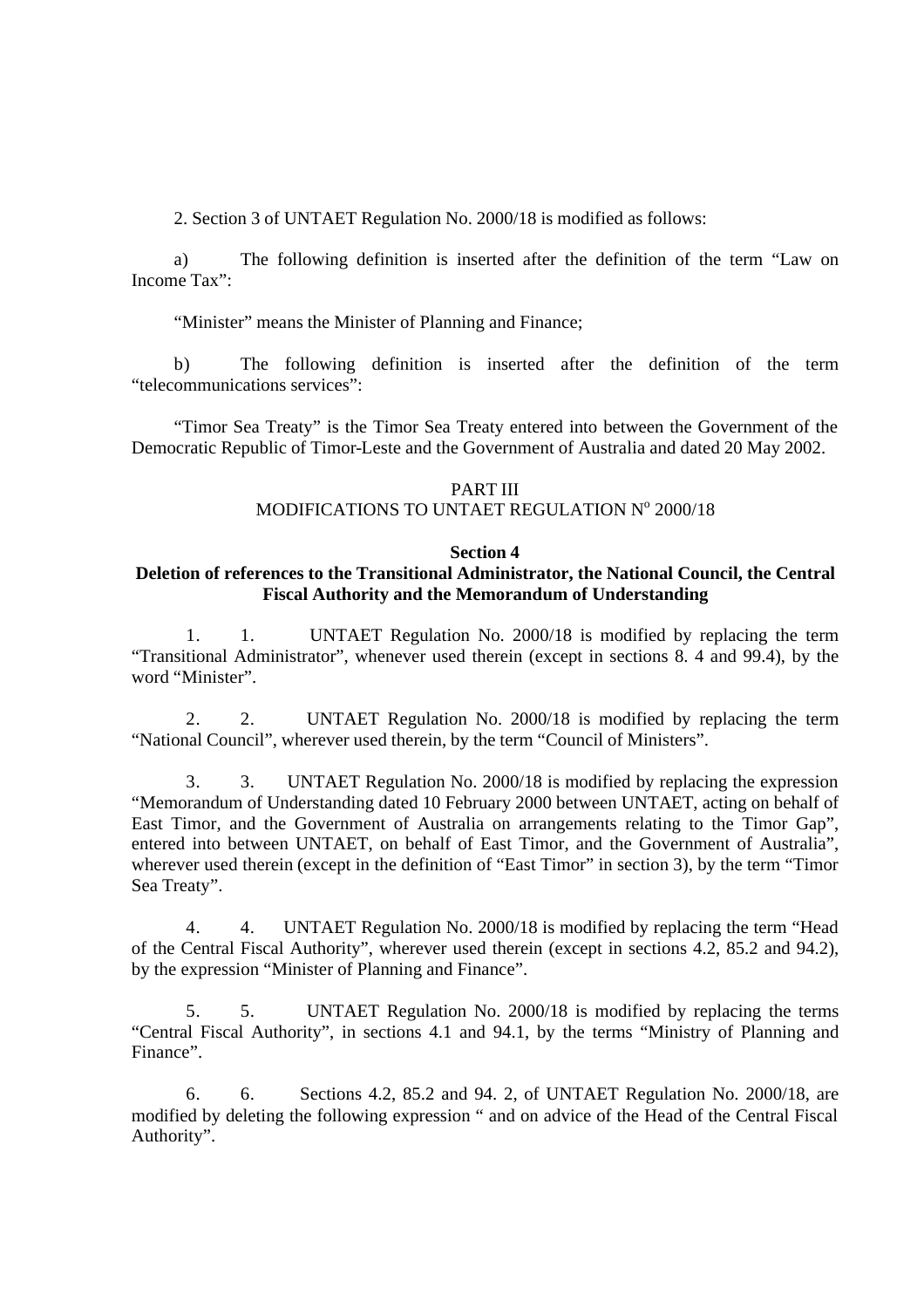7. 7. Sections 8.4 and 99.4, of UNTAET Regulation No. 2000/18, are modified by replacing the terms "Transitional Administrator" by the terms "Council of Ministers".

### **Section 5 Date of import or production**

Section 19 of UNTAET Regulation No. 2000/18 shall now apply with the wording as follows:

# "Section 19

## Date of import or production

1. For the purposes of the present Regulation, goods are imported the moment they enter Timor-Leste and a Customs Control Form 1, dully completed, or other report on the goods as required under the present Regulation or a customs procedure directive is provided to an officer of the Customs Service.

2. For the purposes of the present Regulation:

a) In the case of goods supplied to a third person, goods are produced the moment one of the following events occurs earlier:

- i) issuance of a supply invoice,
- ii) delivery or availability of goods to the recipient of the supply,
- iii) receipt of payment for the supply;

b) In the case of goods consumed by the producer, goods are produced the moment they are consumed."

### **Section 6 Minimum income tax**

The following section is inserted after section 36 of UNTAET Regulation No. 2000/18:

### "Section 36-A Minimum income tax

1. Every taxpayer conducting business activities shall be liable for a minimum income tax for each tax year. The amount of minimum income tax payable for a tax year is one percent (1%) of the taxpayer's total turnover for that year.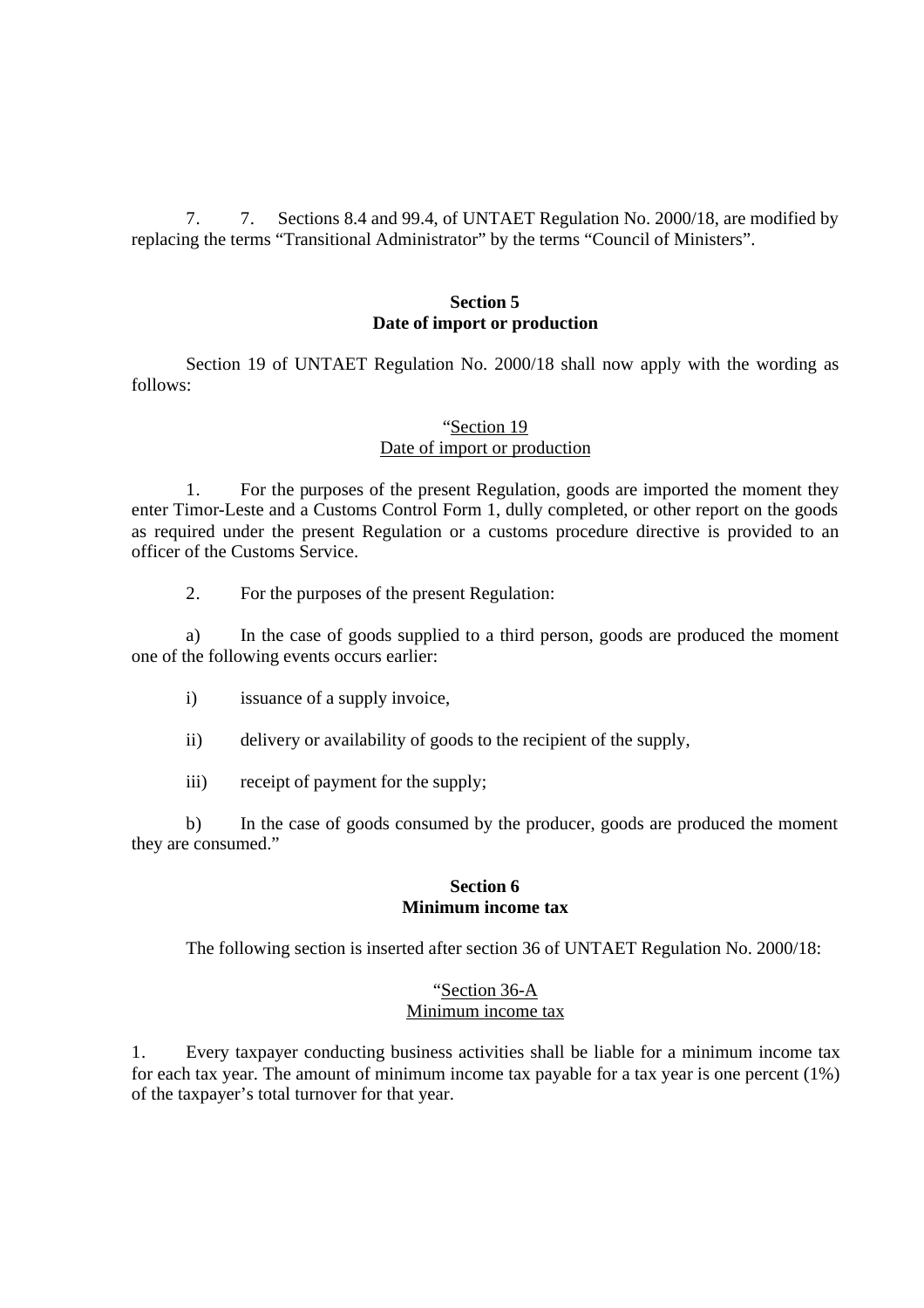2. The income tax payable by a taxpayer for a tax year under the present Regulation shall be credited against the minimum income tax payable by the taxpayer for that year. Where the income tax payable exceeds the minimum income tax payable, no amount shall be payable under subsection 1 above for that year.

3. Minimum income tax shall be treated for all purposes of the present Regulation as income tax.

4. For the purposes of this section, "total turnover" does not include any amount that is subject to a final withholding tax under section 38.3.

## **Section 7 Withholding tax**

Section 38 of UNTAET Regulation No. 2000/18 is modified as follows:

- a) The following wording is inserted at the end of section 38.3:
- b) "In the case of an amount of dividends, interest, royalties, or rent on land and buildings referred to in paragraph (a)(i) of Part A of Section 6 of Schedule 1, this subsection applies only where the amount is received by a natural person."
- b) Section 38.8 is replaced by the following subsection:

"8. The instalments of income tax payable by a taxpayer are determined under Section 38 of UNTAET Directive No. 2001/2."

## **Section 8 Transactions between associates**

Section 91 of UNTAET Regulation No. 2000/18 is modified by replacing the phrase " could be expected to be used had the persons not been associates" by the phrase "could be expected had the persons been dealing with each other at arm's length".

# **Section 9 Rates of services tax**

Part A of Section 1 of Schedule 1 to UNTAET Regulation No. 2000/18 is modified as follows:

- a) In paragraph a)-ii), the rate of "10%" is replace by the rate of "12%";
- b) In paragraph b)-ii), the rate of "10%" is replaced by the rate of "12%".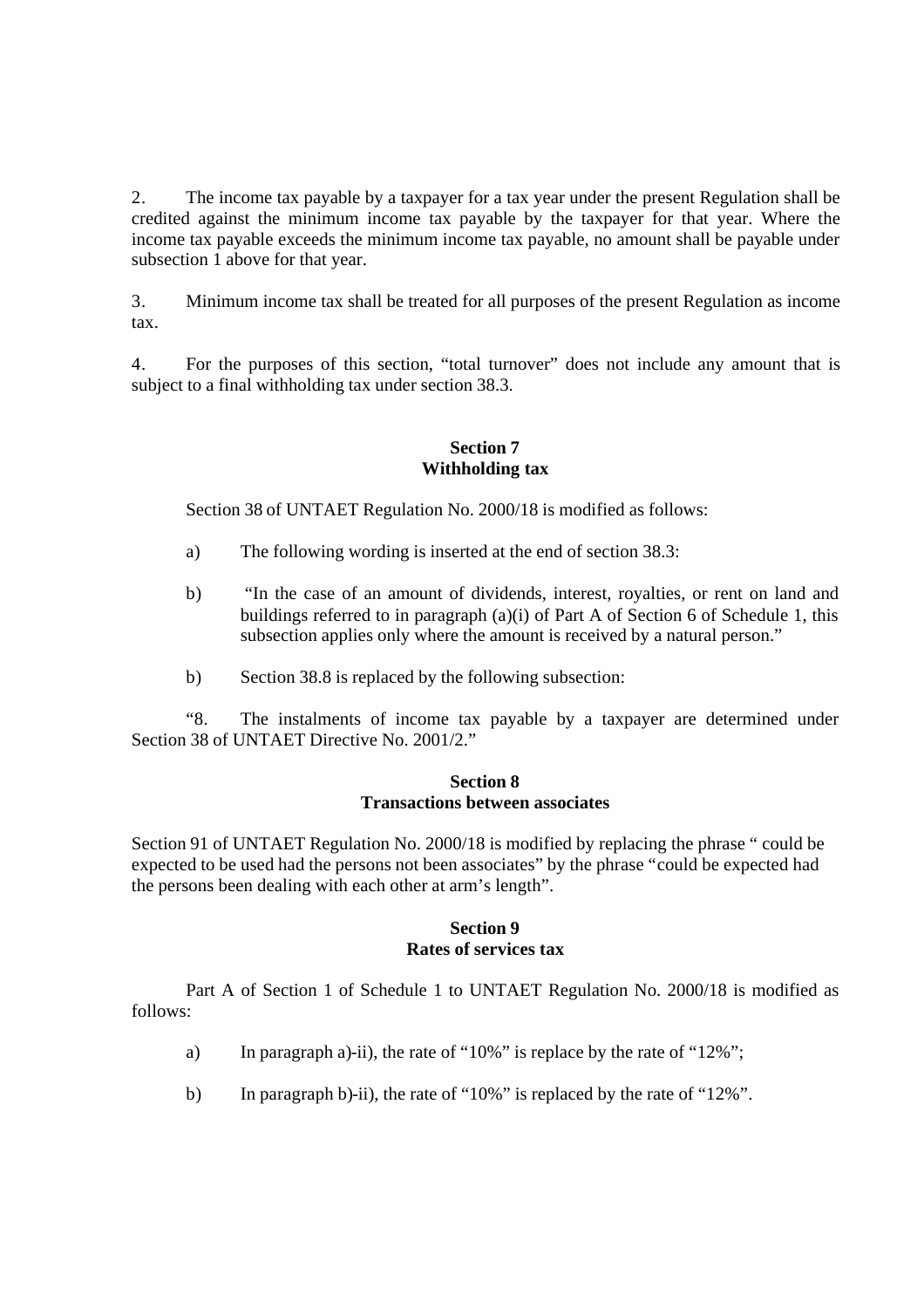### **Section 10 Rates of selective excise tax**

Part A of Section 2 of Schedule 1 to UNTAET Regulation No. 2000/18 is modified as follows:

a) In the Table:

i) The expression "customs value", wherever used therein, is replaced by the expression "tax value";

ii) As for items 1704, 1806, 2009, 2105, 2106, 3304, 3305, 3307, 3701-3707, 4203, 4301-4304, 7101-7112, 7113-7118, 8412, 8415, 8418, 8422, 8519-8524, 8525 20 100, 8528, 8529 10, 8529 90, 8707, 8711, 9005, 9006, 9101-9114, 9501-9508, 9601, 9613, 9614, 9616 and 9701-9706 of the Harmonised Classification System, the rate of "10%" is replaced by the rate of ":12%":

iii) As for item 2202 of the Harmonised Classification System, the value "US \$ 0.50" is replaced by the value "US \$ 0.65";

iv) As for item 2203 of the Harmonised Classification System, the value "US \$ 1.50" is replaced by the value "US \$ 1.90";

v) As for items 2204-2206 of the Harmonised Classification System, the value "US \$ 2.00" is replace by the value "US \$ 2.50";

vi) As for items 2207 and 2208 of the Harmonised Classification System, the value "US \$ 7.00" is replaced by the value "US \$ 8.90";

vii) As for items 2401-2403 of the Harmonised Classification System, the value "US \$ 15.00" is replaced by the value "US \$ 19.00";

viii) As for item 2710 of the Harmonised Classification System, the value "US \$ 0.05" is replaced by the value "US \$ 0.06";

ix) As for item 3303 of the Harmonised Classification System, the rate of "15%" is replaced by the rate of "18%";

x) As for items 3604 and 9301-9307 of the Harmonised Classification System, the rate of "100%" is replaced by the rate of "120%";

xi) As for item 8703 of the Harmonised Classification System, the rate of "30%", wherever used therein, is replaced by the rate of "36%", and the value ""US \$ 400" is replaced by the value "US \$ 500";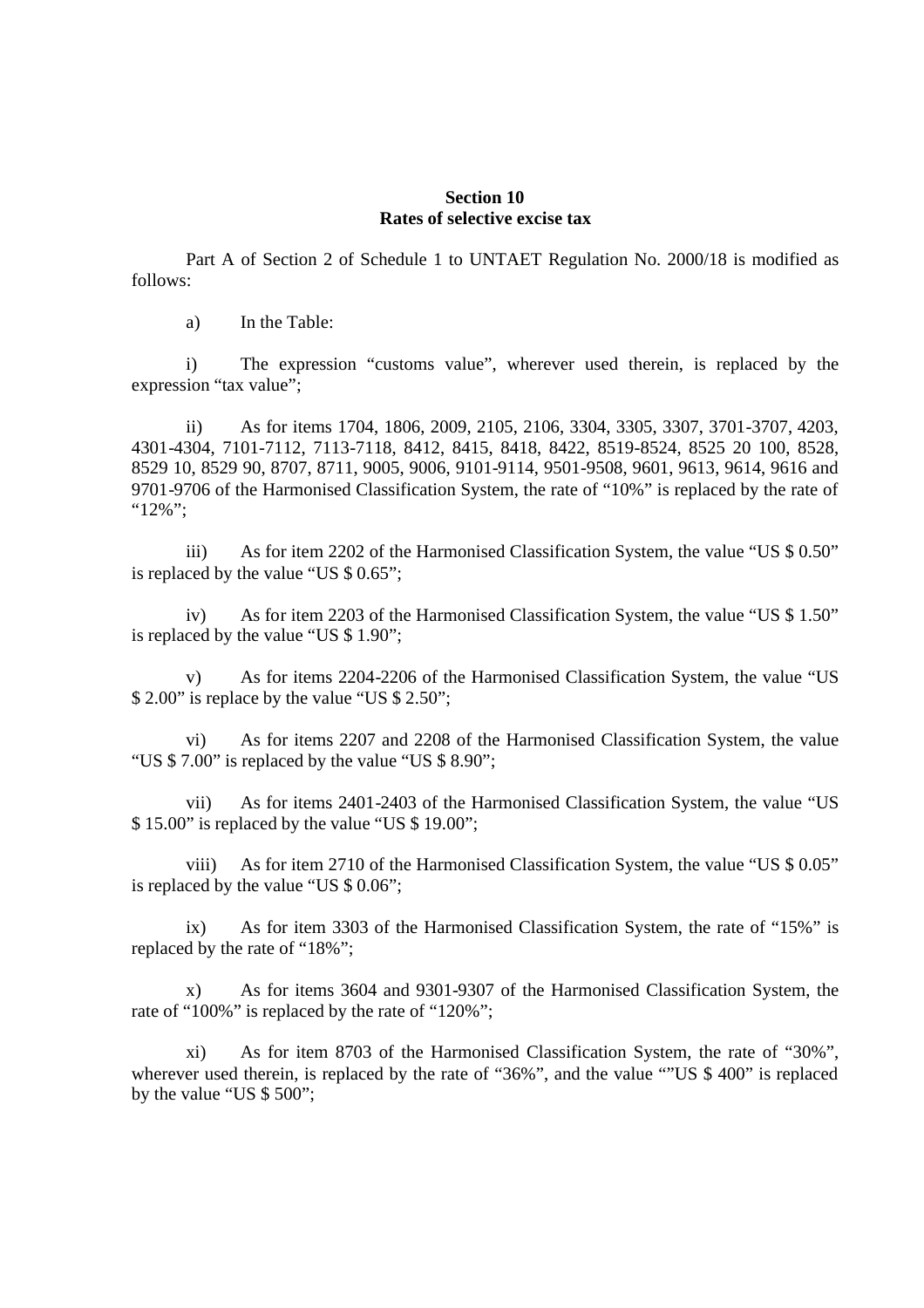xii) As for private yachts and private aircraft, the expression "30% of the customs value in excess of US  $\frac{20,000}{\text{N}}$  is replaced by the expression "12% of the tax value of up to US \$ 20,000, inclusive, and 36% of the tax value in excess of US\$ 20,000";

b) The following is inserted after the Table:

"In this Table, "tax value" means the total of the customs value of goods increased by the value of any import duty payable on goods under section 27 of the present Regulation."

## **Section 11 Rate of sales tax**

Paragraph a) of Part A of Section 3 of Schedule 1 to UNTAET Regulation No. 2000/18 is modified by replacing the rate of "5%" by the rate of "6%".

## **Section 12 Rate of import duty**

Part A of Section 4 of Schedule 1 to UNTAET Regulation No. 2000/18 is modified by replacing the rate of "5%" by the rate of "6%".

## **Section 13 Rates of wage income tax**

Section 5 of Schedule 1 to UNTAET Regulation No. 2000/18 is modified as follows:

a) The table under item i) of paragraph a) of Part A is replaced by the following table:

| MONTHLY TAXABLE WAGES | <b>RATE</b>                                              |
|-----------------------|----------------------------------------------------------|
| $0 - US $550$         | 10%                                                      |
| Above US \$550        | US $$55 + 30\%$ of the amount of wages<br>above US \$550 |

b) The following paragraph is inserted after paragraph b) of Part A:

"c) Each employee is entitled to a personal tax credit of \$10 per month against the wages income tax payable for the month. Where the amount of the credit allowed to an employee for a month exceeds the amount of wages income tax payable by the employee in respect of wages for that month, the excess is neither refunded to the employee nor carried forward to the next month."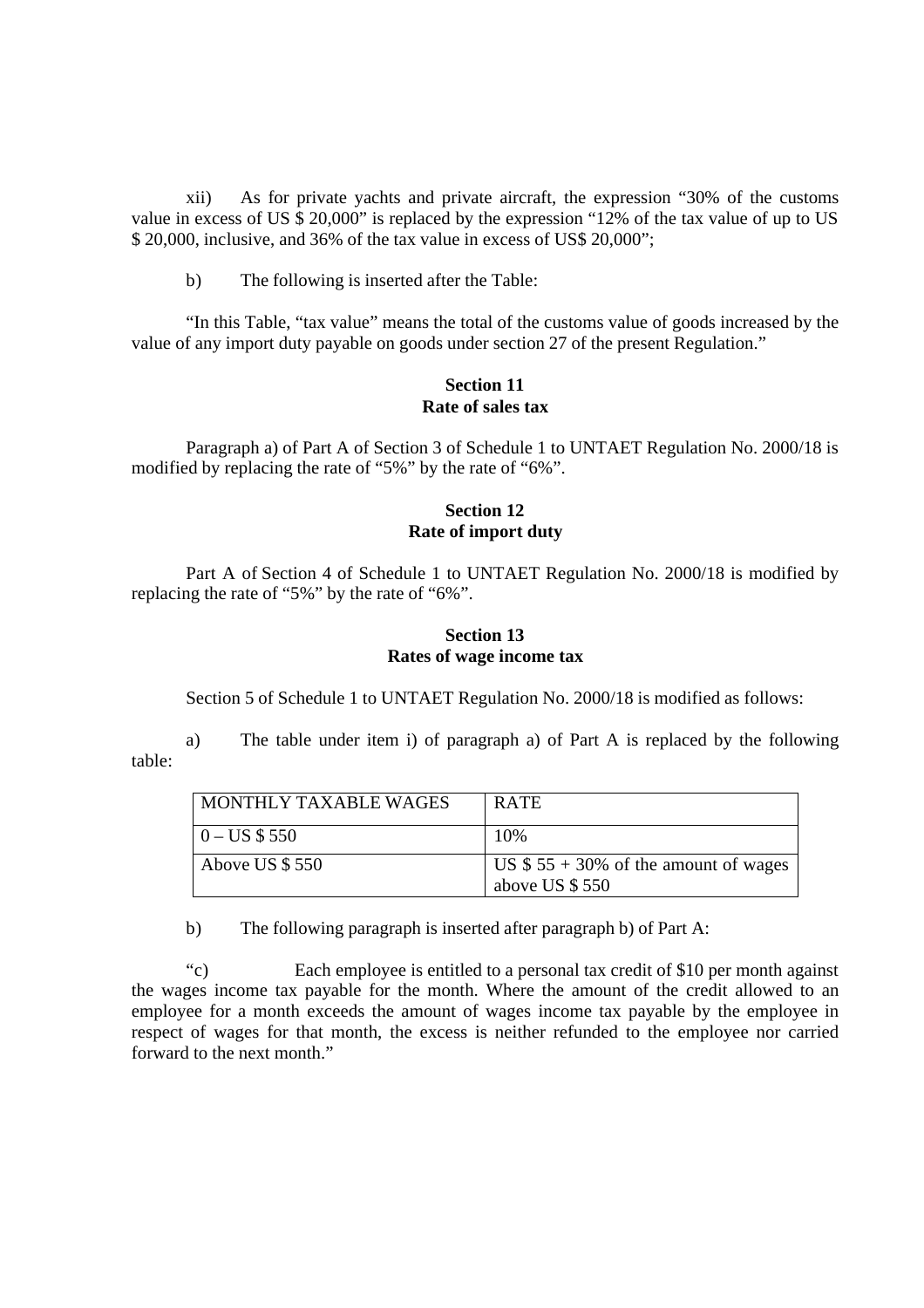### **Section 14 Rates of income tax**

Paragraph b) of Part A of Section 6 of Schedule 1 to UNTAET Regulation No. 2000/18 is modified as follows:

- a) The following item is inserted before the Table:
- "i) In the case of a natural person:"
- b) The following item is inserted after the Table:
- "(ii) In the case of any other person, 30%."

## PART IV MODIFICATIONS TO UNTAET DIRECTIVE No. 2001/2

### **Section 15 Reserves**

Section 12.2 of UNTAET Directive No. 2001/2 is modified by inserting the following wording, at the end:

"The amount of the deduction allowed under this section shall be defined by the Government, in consultation with the Banking and Payments Authority."

### **Section 16 Deduction for interest paid**

Section 16 of UNTAET Directive No. 2001/2 shall now apply with the following wording:

### "Section 16 Deduction for interest paid

1. The total amount of interest charges that may be deducted by the taxpayer in each tax year shall not exceed the equivalent to the sum of the interest received by the taxpayer in that year plus 50% (fifty per cent) of the taxpayer's net income, excluding the interest received in that year; the taxpayer's net expenditure, excluding the interest paid, is the taxpayer's annual gross income (interest income excepted) minus the total value of the deductions allowed to the taxpayer in that year, excluding deduction for interest expense.

2. The amount of interest charges that has not been deducted in a tax year, under subsection 1 above, may be carried forward to the next tax year as interest expense incurred in that year. An amount carried forward under this section may be carried forward for a maximum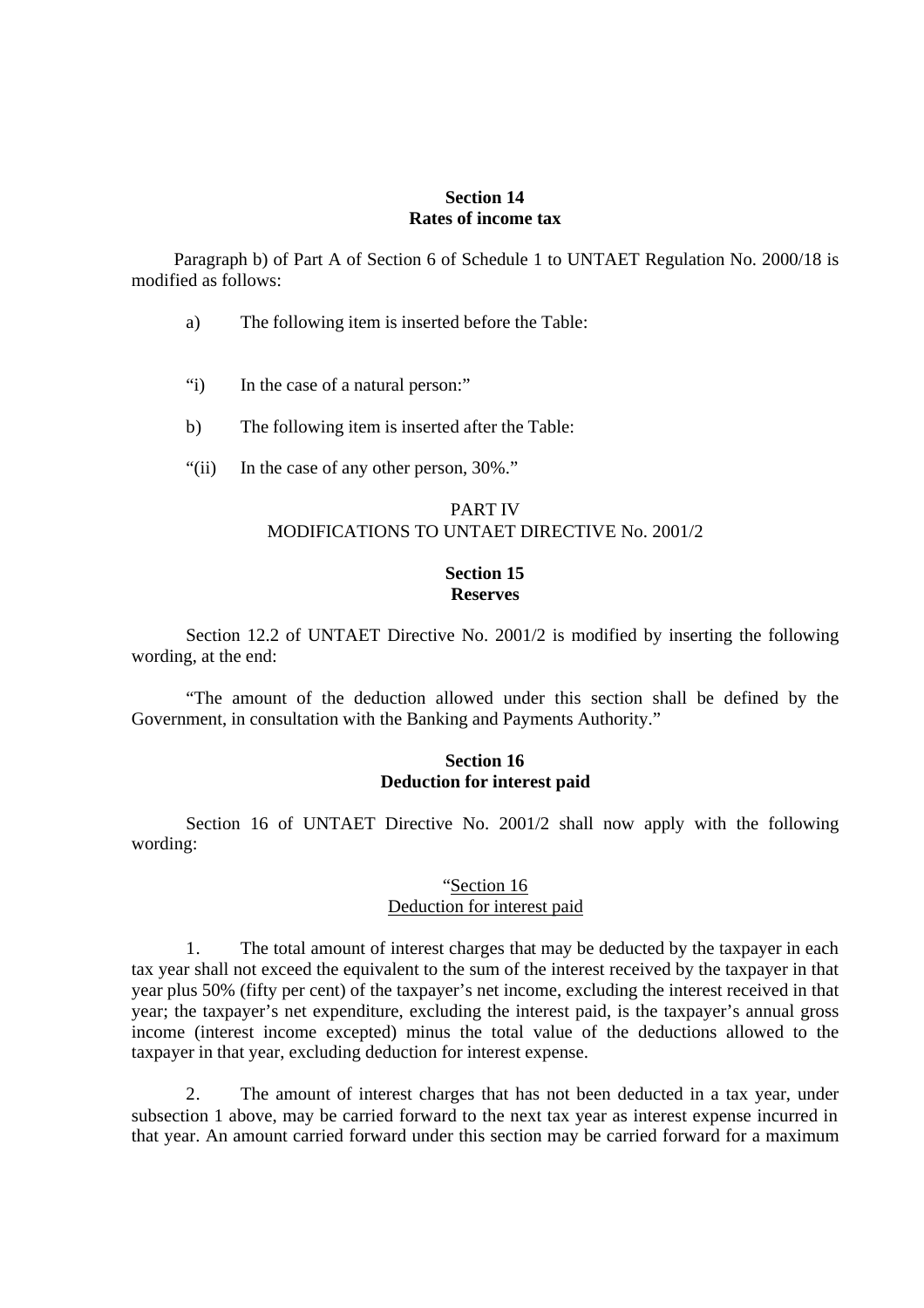of five tax years. Where a taxpayer has an amount of interest expense carried forward for more than one tax year, the interest expense incurred in the first tax year shall be deducted first.

3. This section does not apply to financial institutions."

### **Section 17 Instalments of income tax**

Section 38 of UNTAET Directive No. 2001/2 shall now read:

## "Section 38 Instalments of income tax

1. Without prejudice to section 38. 2 below, a taxpayer shall pay in monthly instalments the income tax for that fiscal year. The amount of the each instalment is 1% (one per cent) of the taxpayer's total turnover in a month.

2. A taxpayer whose total turnover in the previous fiscal year is an amount of up to US \$ 1,000,000 pays income tax for that year in quarterly instalments. The instalments correspond to the quarters ended on 31 de March, 30 June, 30 September, and 31 December; the amount of each instalment is 1% (one per cent) of the taxpayer's total turnover in that quarter.

3. Instalments of income tax shall be paid not later than the  $15<sup>th</sup>$  day from the end of the period to which they apply.

4. Instalments of income tax payable by a taxpayer in a given tax year shall be credited against the taxpayer's tax liability for income tax of that same year; where the amount of instalments exceeds the taxpayer's tax liability for income tax, the excess is neither refunded to the taxpayer nor carried forward to the next tax year, but rather the amount shall be credited against the taxpayer's liability for minimum income tax of that same year.

5. For the purposes of the this section, the taxpayer's total turnover in a month does not include any amount received in that month and that is subject to withholding tax."

### **Section 18 Depreciation rates**

Part B of Schedule 1 to UNTAET Directive No. 2001/2 is modified as follows:

- a) In the table under subsection 1:
- i) in the third line, "9-16" is replaced by "more than 9";
- ii) the fourth line is deleted;
- b) In the table under subsection 2, the fourth line is deleted;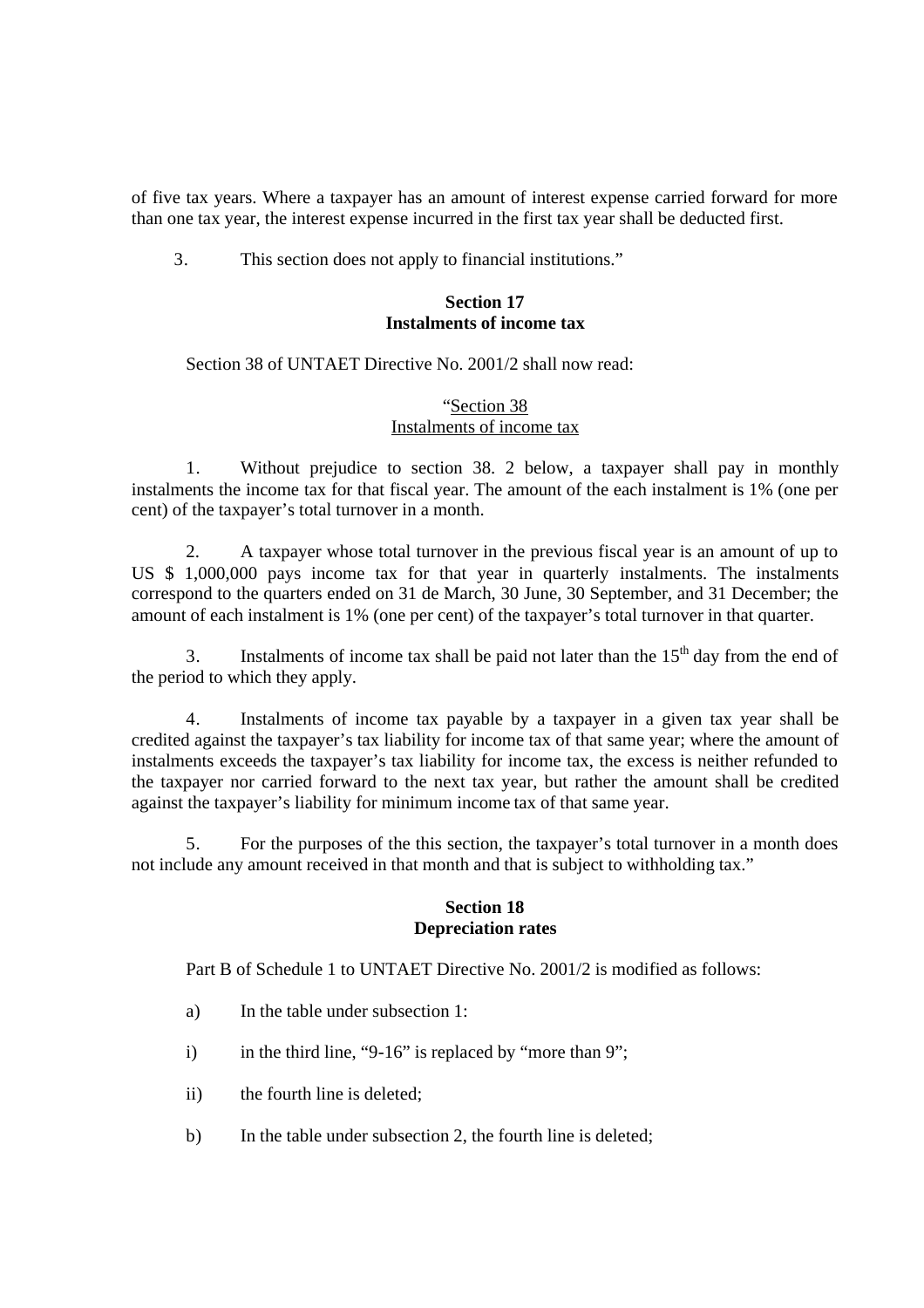c) In the table under subsection 3:

- i) in the third line, "9-16" is replaced by "more than 9";
- ii) the fourth line is deleted.

## PART V TRUST FUND FOR TIMOR-LESTE

### **Section 19 Exempt remuneration**

UNTAET Regulation No. 2000/18 is modified by inserting the following section after section 38:

## "Section 38°-A Exempt remuneration

1. The remuneration received for services provided by natural persons shall be exempt from wages income tax and income tax where the remuneration is financed out of the Trust Fund for East Timor.

2 For the purposes of this section, "Trust Fund for Timor-Leste" means the Trust Fund for East Timor established under the Trust Fund for East Timor Agreement, dated 9 December 1999, between the United Nations Transitional Administration in East Timor and the International Development Association."

#### PART VI FINAL PROVISIONS

## **Section 20 Entry into force and application**

1. The present law, with the exception of subsection 1 and paragraph b) of section 3.2 and section 4.3, shall enter into force on 1 July 2002.

2. Subsection 1 and paragraph b) of section 3.2 and section 4.3 shall enter into force on the date of ratification of the Timor Sea Treaty and shall apply as from 20 May 2002.

3. Sections 1, 2, 5, 7, 8 and 20 shall apply as from 1 July 2002.

4. Paragraph a) of section 3.2 and sections 4.1, 4.2, 4.4, 4.5, 4.6 and 4.7 shall apply as from 20 May 2002.

5. Section 9 shall apply to the specified services provided from 1 July 2002.